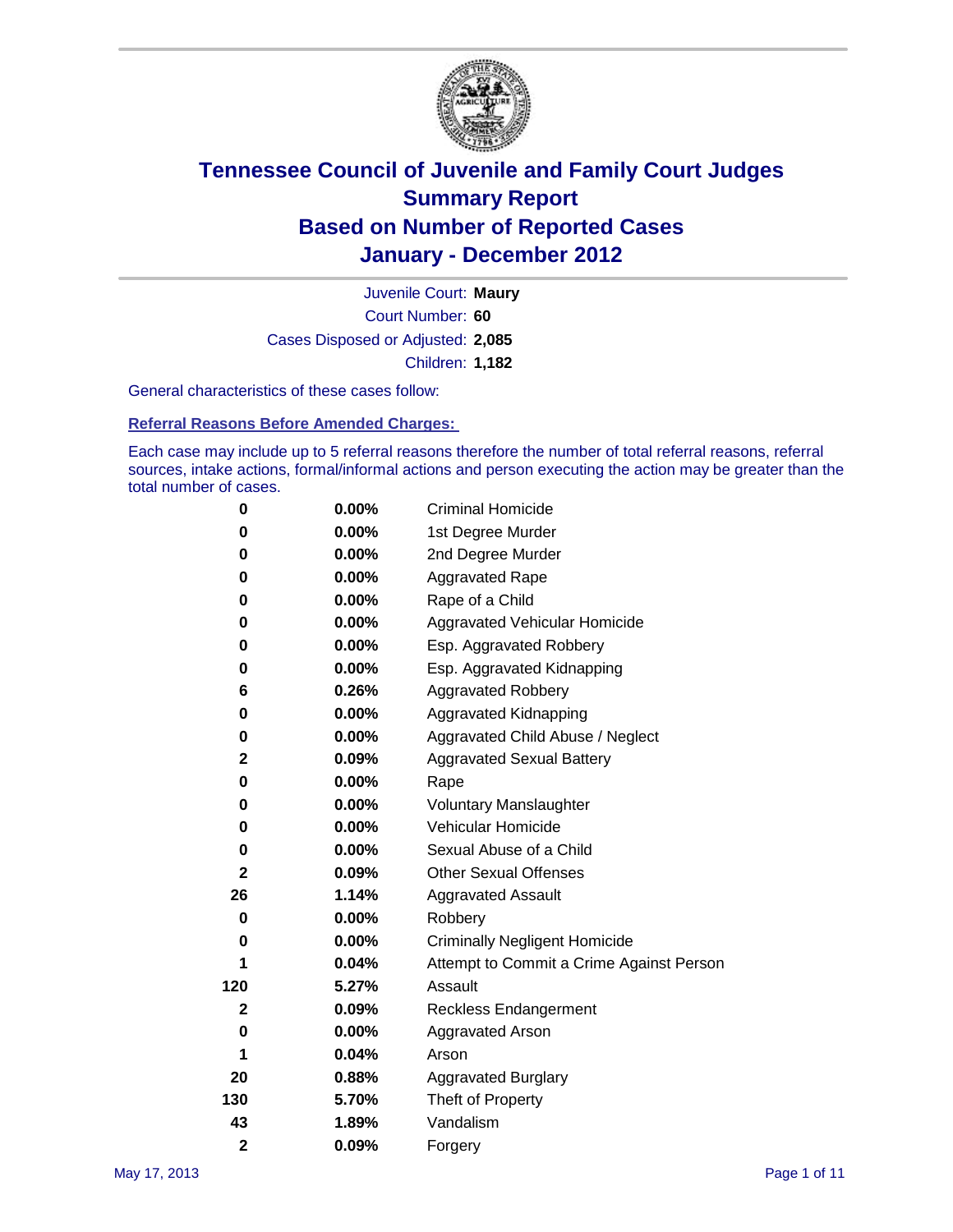

Court Number: **60** Juvenile Court: **Maury** Cases Disposed or Adjusted: **2,085** Children: **1,182**

#### **Referral Reasons Before Amended Charges:**

Each case may include up to 5 referral reasons therefore the number of total referral reasons, referral sources, intake actions, formal/informal actions and person executing the action may be greater than the total number of cases.

| $\pmb{0}$      | 0.00%    | <b>Worthless Checks</b>                                     |
|----------------|----------|-------------------------------------------------------------|
| $\mathbf{2}$   | 0.09%    | Illegal Possession / Fraudulent Use of Credit / Debit Cards |
| 14             | 0.61%    | <b>Burglary</b>                                             |
| $\bf{0}$       | $0.00\%$ | Unauthorized Use of a Vehicle                               |
| 0              | $0.00\%$ | <b>Cruelty to Animals</b>                                   |
| 1              | 0.04%    | Sale of Controlled Substances                               |
| 17             | 0.75%    | <b>Other Drug Offenses</b>                                  |
| 45             | 1.97%    | Possession of Controlled Substances                         |
| $\mathbf 0$    | $0.00\%$ | <b>Criminal Attempt</b>                                     |
| 5              | 0.22%    | Carrying Weapons on School Property                         |
| 10             | 0.44%    | Unlawful Carrying / Possession of a Weapon                  |
| 7              | 0.31%    | <b>Evading Arrest</b>                                       |
| 5              | 0.22%    | Escape                                                      |
| 5              | 0.22%    | Driving Under Influence (DUI)                               |
| 42             | 1.84%    | Possession / Consumption of Alcohol                         |
| 17             | 0.75%    | Resisting Stop, Frisk, Halt, Arrest or Search               |
| 1              | 0.04%    | <b>Aggravated Criminal Trespass</b>                         |
| 7              | 0.31%    | Harassment                                                  |
| $\pmb{0}$      | 0.00%    | Failure to Appear                                           |
| 3              | 0.13%    | Filing a False Police Report                                |
| 4              | 0.18%    | Criminal Impersonation                                      |
| 94             | 4.12%    | <b>Disorderly Conduct</b>                                   |
| 16             | 0.70%    | <b>Criminal Trespass</b>                                    |
| 4              | 0.18%    | Public Intoxication                                         |
| 0              | $0.00\%$ | Gambling                                                    |
| 204            | 8.95%    | <b>Traffic</b>                                              |
| 0              | $0.00\%$ | Local Ordinances                                            |
| $\overline{7}$ | 0.31%    | Violation of Wildlife Regulations                           |
| 26             | 1.14%    | Contempt of Court                                           |
| 44             | 1.93%    | Violation of Probation                                      |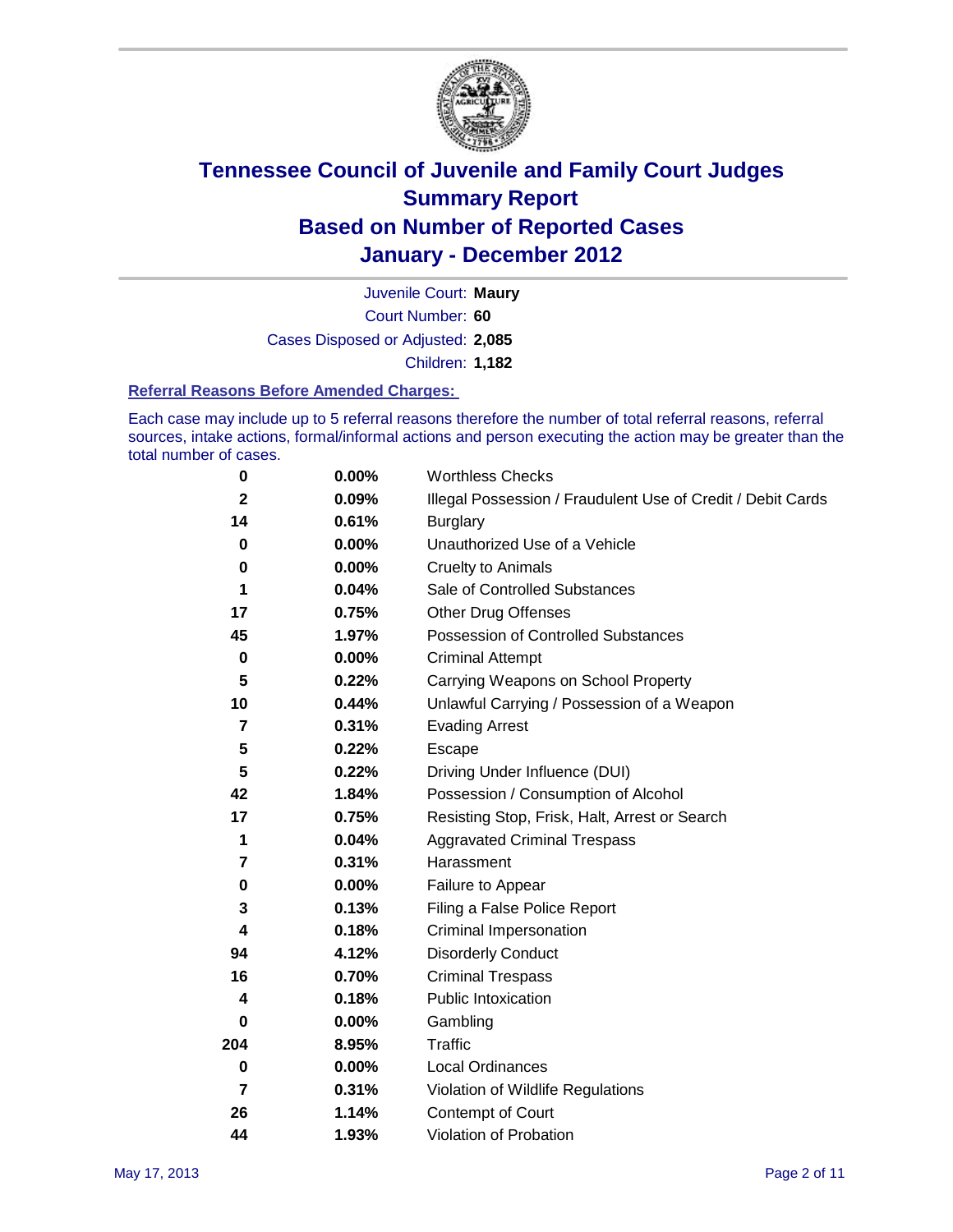

Court Number: **60** Juvenile Court: **Maury** Cases Disposed or Adjusted: **2,085** Children: **1,182**

#### **Referral Reasons Before Amended Charges:**

Each case may include up to 5 referral reasons therefore the number of total referral reasons, referral sources, intake actions, formal/informal actions and person executing the action may be greater than the total number of cases.

| 1        | 0.04%    | Violation of Aftercare                 |
|----------|----------|----------------------------------------|
| 117      | 5.13%    | <b>Unruly Behavior</b>                 |
| 135      | 5.92%    | Truancy                                |
| 90       | 3.95%    | In-State Runaway                       |
| 1        | 0.04%    | Out-of-State Runaway                   |
| 53       | 2.33%    | Possession of Tobacco Products         |
| $\bf{0}$ | $0.00\%$ | Violation of a Valid Court Order       |
| 84       | 3.69%    | <b>Violation of Curfew</b>             |
| $\bf{0}$ | $0.00\%$ | Sexually Abused Child                  |
| $\bf{0}$ | 0.00%    | <b>Physically Abused Child</b>         |
| 526      | 23.08%   | Dependency / Neglect                   |
| 19       | 0.83%    | <b>Termination of Parental Rights</b>  |
| 0        | 0.00%    | <b>Violation of Pretrial Diversion</b> |
| 0        | 0.00%    | Violation of Informal Adjustment       |
| 0        | $0.00\%$ | <b>Judicial Review</b>                 |
| 0        | $0.00\%$ | <b>Administrative Review</b>           |
| 0        | 0.00%    | <b>Foster Care Review</b>              |
| 78       | 3.42%    | Custody                                |
| 68       | 2.98%    | Visitation                             |
| 78       | 3.42%    | Paternity / Legitimation               |
| 11       | 0.48%    | <b>Child Support</b>                   |
| 0        | 0.00%    | <b>Request for Medical Treatment</b>   |
| 0        | 0.00%    | <b>Consent to Marry</b>                |
| 83       | 3.64%    | Other                                  |
| 2,279    | 100.00%  | <b>Total Referrals</b>                 |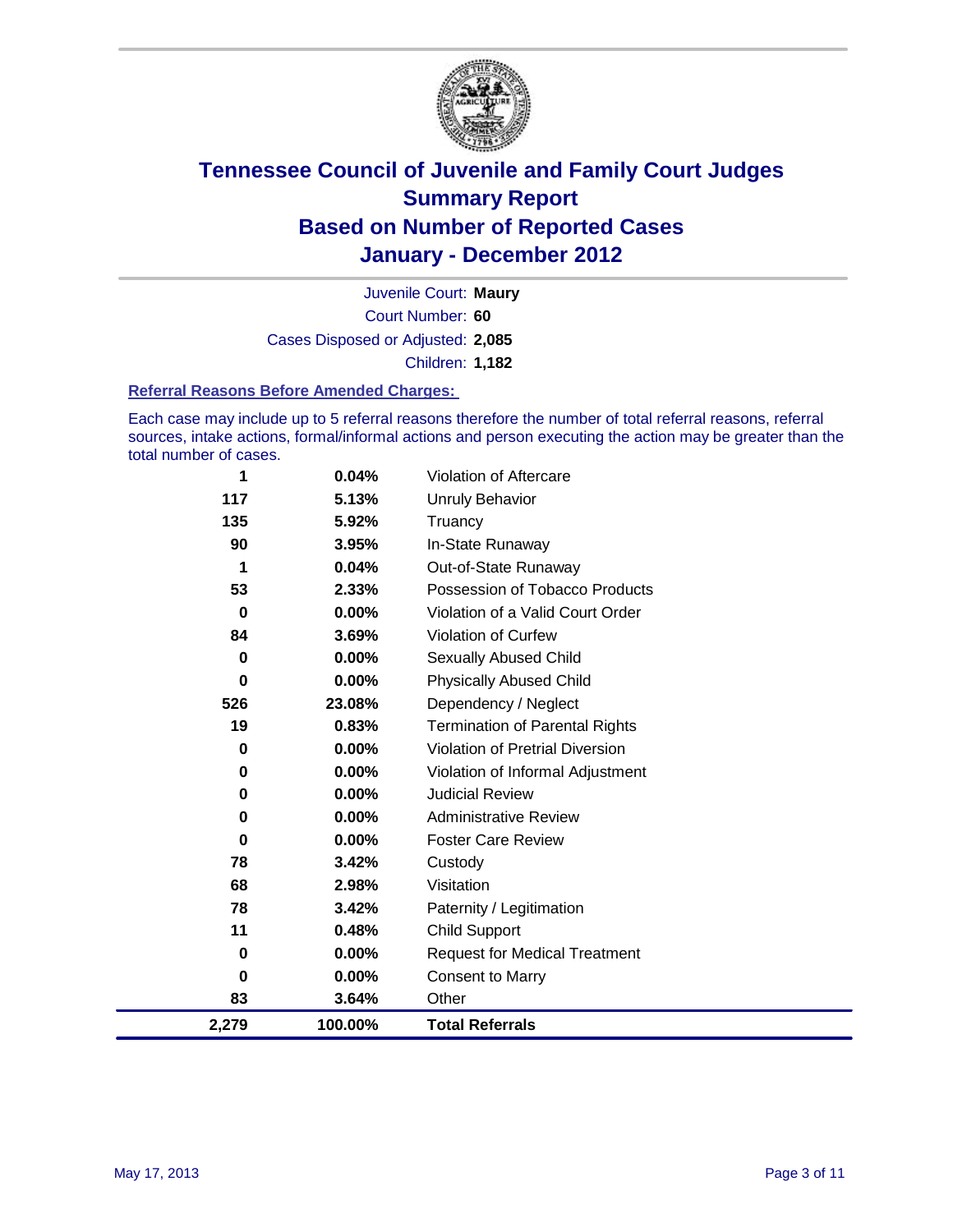

| Juvenile Court: Maury       |                                   |                                   |  |  |  |
|-----------------------------|-----------------------------------|-----------------------------------|--|--|--|
|                             | Court Number: 60                  |                                   |  |  |  |
|                             | Cases Disposed or Adjusted: 2,085 |                                   |  |  |  |
|                             |                                   | Children: 1,182                   |  |  |  |
| <b>Referral Sources: 1</b>  |                                   |                                   |  |  |  |
| 1,157                       | 50.77%                            | <b>Law Enforcement</b>            |  |  |  |
| 410                         | 17.99%                            | Parents                           |  |  |  |
| 143                         | 6.27%                             | <b>Relatives</b>                  |  |  |  |
| 3                           | 0.13%                             | Self                              |  |  |  |
| 115                         | 5.05%                             | School                            |  |  |  |
| $\bf{0}$                    | 0.00%                             | <b>CSA</b>                        |  |  |  |
| 300                         | 13.16%                            | <b>DCS</b>                        |  |  |  |
| 0                           | 0.00%                             | <b>Other State Department</b>     |  |  |  |
| 0                           | 0.00%                             | <b>District Attorney's Office</b> |  |  |  |
| 30                          | 1.32%                             | <b>Court Staff</b>                |  |  |  |
| 1                           | 0.04%                             | Social Agency                     |  |  |  |
| $\bf{0}$                    | 0.00%                             | <b>Other Court</b>                |  |  |  |
| 28                          | 1.23%                             | Victim                            |  |  |  |
| $\overline{7}$              | 0.31%                             | Child & Parent                    |  |  |  |
| $\bf{0}$                    | 0.00%                             | Hospital                          |  |  |  |
| 0                           | 0.00%                             | Unknown                           |  |  |  |
| 85                          | 3.73%                             | Other                             |  |  |  |
| 2,279                       | 100.00%                           | <b>Total Referral Sources</b>     |  |  |  |
| Ago of Child at Deferral: 2 |                                   |                                   |  |  |  |

### **Age of Child at Referral: 2**

| 241<br>0<br>0 | 20.39%<br>0.00%<br>$0.00\%$ | Ages 17 through 18<br>Ages 19 and Over<br><b>Unknown</b> |  |
|---------------|-----------------------------|----------------------------------------------------------|--|
|               |                             |                                                          |  |
|               |                             |                                                          |  |
|               |                             |                                                          |  |
| 316           | 26.73%                      | Ages 15 through 16                                       |  |
| 149           | 12.61%                      | Ages 13 through 14                                       |  |
| 88            | 7.45%                       | Ages 11 through 12                                       |  |
| 388           | 32.83%                      | Ages 10 and Under                                        |  |
|               |                             |                                                          |  |

<sup>1</sup> If different than number of Referral Reasons (2279), verify accuracy of your court's data.

<sup>2</sup> One child could be counted in multiple categories, verify accuracy of your court's data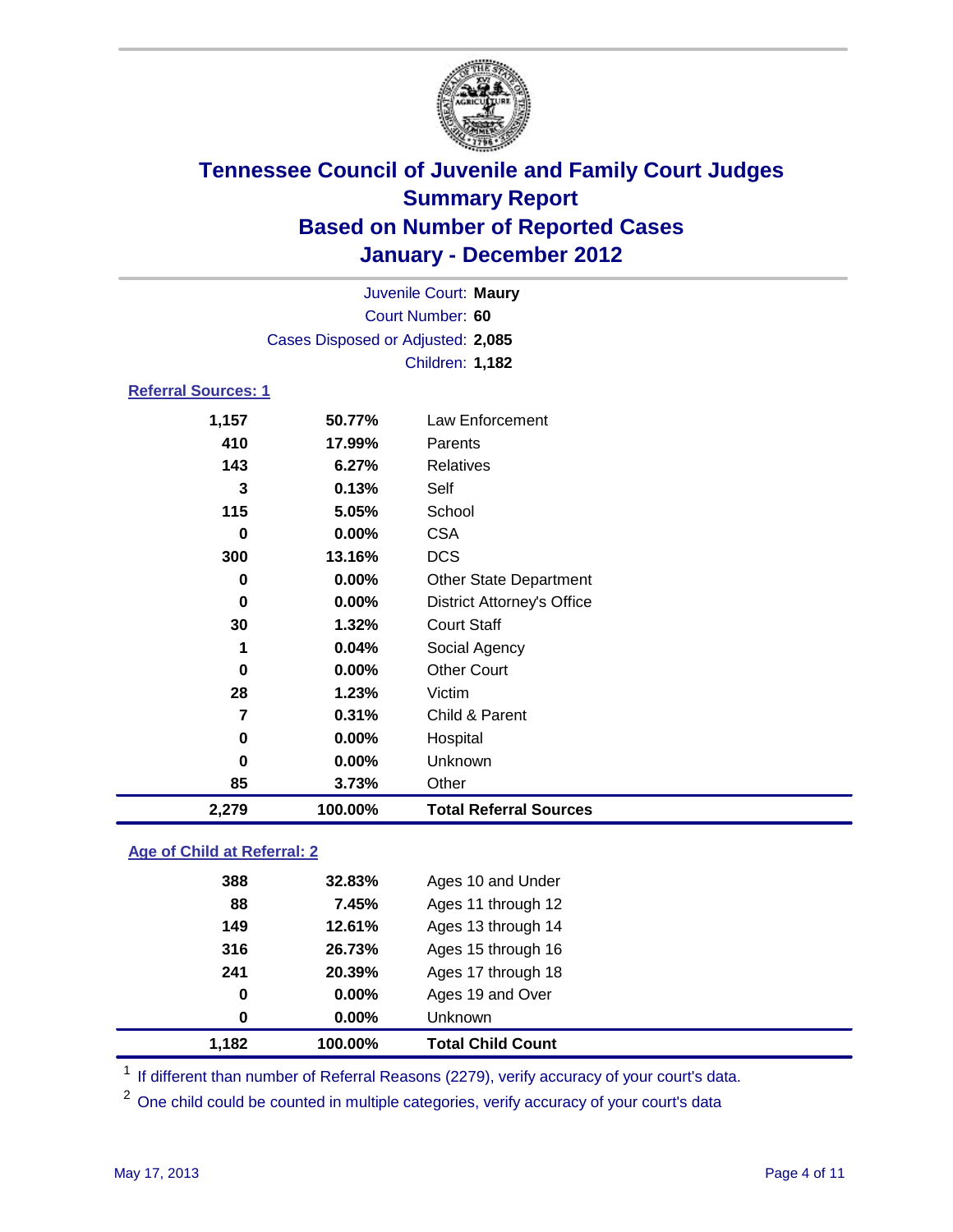

| Juvenile Court: Maury                   |                                   |                          |  |  |  |
|-----------------------------------------|-----------------------------------|--------------------------|--|--|--|
|                                         | Court Number: 60                  |                          |  |  |  |
|                                         | Cases Disposed or Adjusted: 2,085 |                          |  |  |  |
|                                         |                                   | <b>Children: 1,182</b>   |  |  |  |
| Sex of Child: 1                         |                                   |                          |  |  |  |
| 689                                     | 58.29%                            | Male                     |  |  |  |
| 471                                     | 39.85%                            | Female                   |  |  |  |
| 22                                      | 1.86%                             | Unknown                  |  |  |  |
| 1,182                                   | 100.00%                           | <b>Total Child Count</b> |  |  |  |
| Race of Child: 1                        |                                   |                          |  |  |  |
| 805                                     | 68.10%                            | White                    |  |  |  |
| 253                                     | 21.40%                            | African American         |  |  |  |
| $\mathbf 0$                             | 0.00%                             | Native American          |  |  |  |
| $\bf{0}$                                | 0.00%                             | Asian                    |  |  |  |
| 50                                      | 4.23%                             | Mixed                    |  |  |  |
| 74                                      | 6.26%                             | Unknown                  |  |  |  |
| 1,182                                   | 100.00%                           | <b>Total Child Count</b> |  |  |  |
|                                         | <b>Hispanic Origin: 1</b>         |                          |  |  |  |
| 84                                      | 7.11%                             | Yes                      |  |  |  |
| 1,001                                   | 84.69%                            | <b>No</b>                |  |  |  |
| 97                                      | 8.21%                             | Unknown                  |  |  |  |
| 1,182                                   | 100.00%                           | <b>Total Child Count</b> |  |  |  |
| <b>School Enrollment of Children: 1</b> |                                   |                          |  |  |  |
| 781                                     | 66.07%                            | Yes                      |  |  |  |
| 152                                     | 12.86%                            | <b>No</b>                |  |  |  |
| 249                                     | 21.07%                            | Unknown                  |  |  |  |
| 1,182                                   | 100.00%                           | <b>Total Child Count</b> |  |  |  |

<sup>1</sup> One child could be counted in multiple categories, verify accuracy of your court's data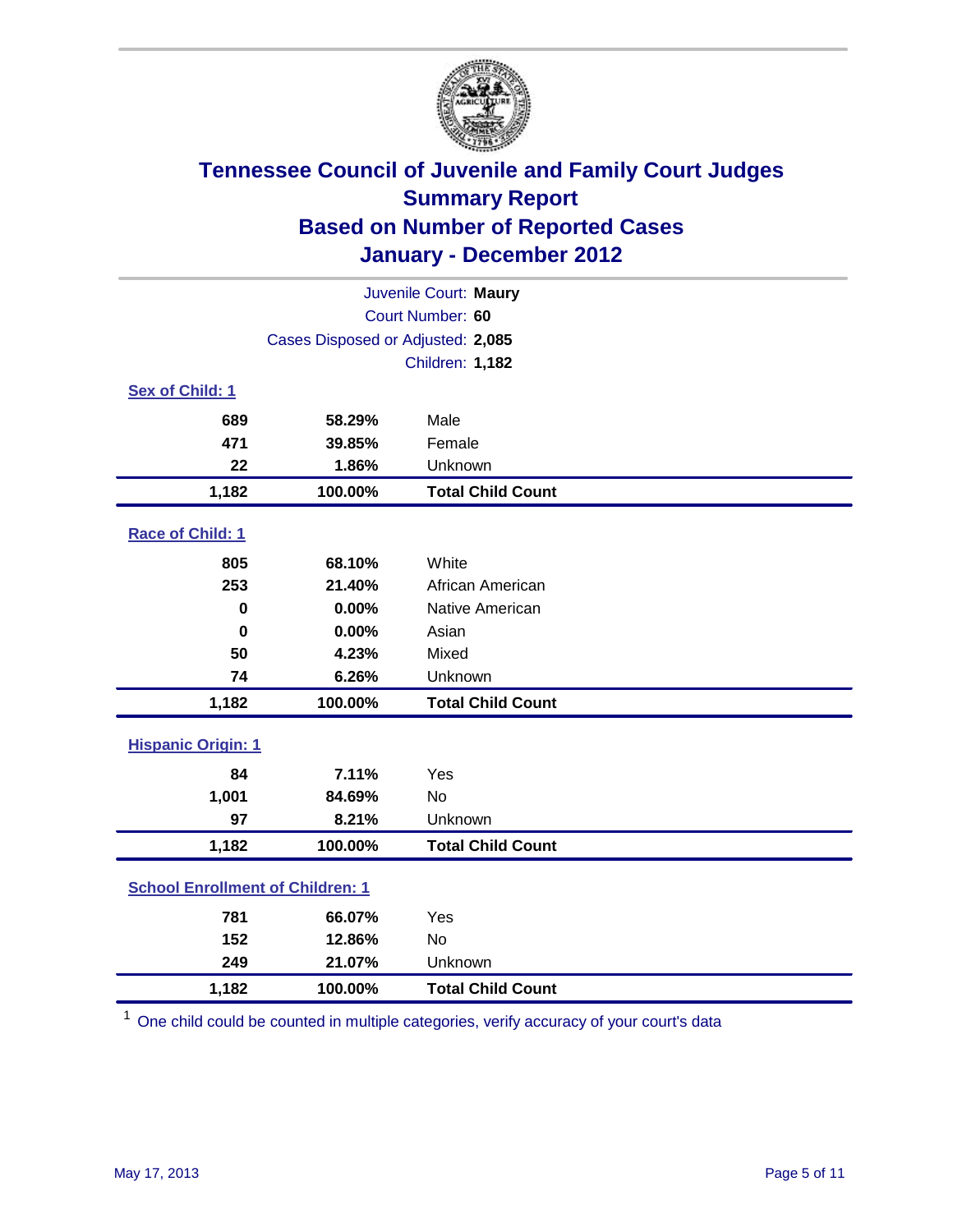

Court Number: **60** Juvenile Court: **Maury** Cases Disposed or Adjusted: **2,085** Children: **1,182**

### **Living Arrangement of Child at Time of Referral: 1**

|     |          | <b>Total Child Count</b>     |
|-----|----------|------------------------------|
| 14  | 1.18%    | Other                        |
| 222 | 18.78%   | Unknown                      |
| 3   | 0.25%    | Independent                  |
| 0   | $0.00\%$ | In an Institution            |
| 4   | 0.34%    | In a Residential Center      |
| 14  | 1.18%    | In a Group Home              |
| 25  | 2.12%    | With Foster Family           |
| 8   | 0.68%    | <b>With Adoptive Parents</b> |
| 103 | 8.71%    | <b>With Relatives</b>        |
| 92  | 7.78%    | With Father                  |
| 398 | 33.67%   | With Mother                  |
| 86  | 7.28%    | With Mother and Stepfather   |
| 23  | 1.95%    | With Father and Stepmother   |
| 190 | 16.07%   | With Both Biological Parents |
|     |          | 1,182<br>100.00%             |

#### **Type of Detention: 2**

| 2,085        | 100.00%  | <b>Total Detention Count</b> |  |
|--------------|----------|------------------------------|--|
| 0            | 0.00%    | Other                        |  |
| 2,050        | 98.32%   | Does Not Apply               |  |
| 3            | 0.14%    | <b>Unknown</b>               |  |
| 0            | $0.00\%$ | Psychiatric Hospital         |  |
| 0            | 0.00%    | Jail - No Separation         |  |
| 0            | $0.00\%$ | Jail - Partial Separation    |  |
| 0            | $0.00\%$ | Jail - Complete Separation   |  |
| 30           | 1.44%    | Juvenile Detention Facility  |  |
| $\mathbf{2}$ | 0.10%    | Non-Secure Placement         |  |
|              |          |                              |  |

<sup>1</sup> One child could be counted in multiple categories, verify accuracy of your court's data

<sup>2</sup> If different than number of Cases (2085) verify accuracy of your court's data.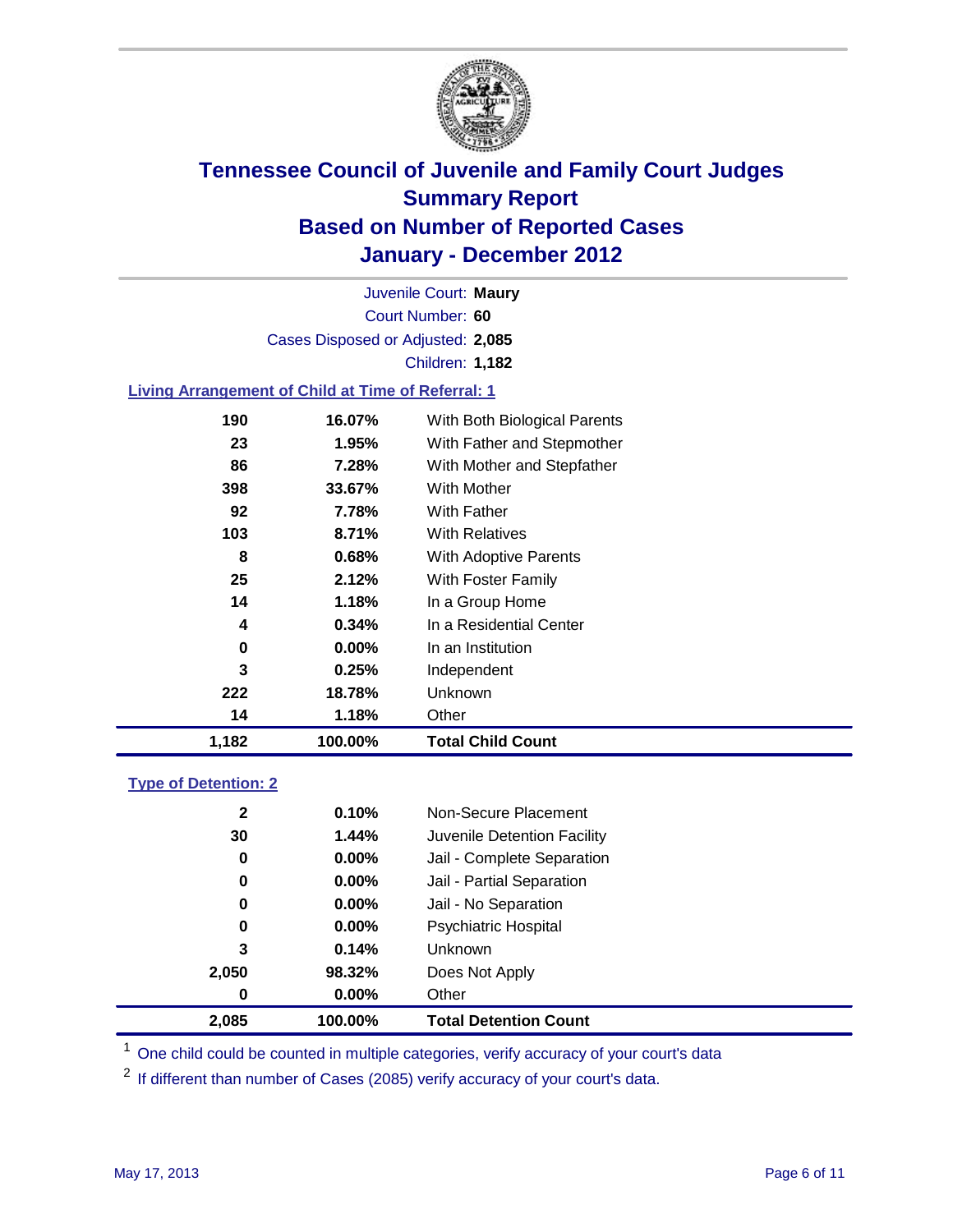

|                                                    | Juvenile Court: Maury             |                                      |  |  |  |
|----------------------------------------------------|-----------------------------------|--------------------------------------|--|--|--|
|                                                    | Court Number: 60                  |                                      |  |  |  |
|                                                    | Cases Disposed or Adjusted: 2,085 |                                      |  |  |  |
|                                                    |                                   | <b>Children: 1,182</b>               |  |  |  |
| <b>Placement After Secure Detention Hearing: 1</b> |                                   |                                      |  |  |  |
| 13                                                 | 0.62%                             | Returned to Prior Living Arrangement |  |  |  |
| 11                                                 | 0.53%                             | Juvenile Detention Facility          |  |  |  |
| $\bf{0}$                                           | 0.00%                             | Jail                                 |  |  |  |
| 0                                                  | 0.00%                             | Shelter / Group Home                 |  |  |  |
| 0                                                  | 0.00%                             | Foster Family Home                   |  |  |  |
| 0                                                  | 0.00%                             | Psychiatric Hospital                 |  |  |  |
| 8                                                  | 0.38%                             | Unknown                              |  |  |  |
| 2,046                                              | 98.13%                            | Does Not Apply                       |  |  |  |
| 7                                                  | 0.34%                             | Other                                |  |  |  |
| 2,085                                              | 100.00%                           | <b>Total Placement Count</b>         |  |  |  |
| <b>Intake Actions: 2</b>                           |                                   |                                      |  |  |  |
| 2,057                                              | 90.26%                            | <b>Petition Filed</b>                |  |  |  |
| 108                                                | 4.74%                             | <b>Motion Filed</b>                  |  |  |  |
| 92                                                 | 4.04%                             | <b>Citation Processed</b>            |  |  |  |
| 0                                                  | 0.00%                             | Notification of Paternity Processed  |  |  |  |
| $\bf{0}$                                           | 0.00%                             | Scheduling of Judicial Review        |  |  |  |
| 0                                                  | 0.00%                             | Scheduling of Administrative Review  |  |  |  |
| 0                                                  | 0.00%                             | Scheduling of Foster Care Review     |  |  |  |
| 0                                                  | 0.00%                             | Unknown                              |  |  |  |
| 0                                                  | 0.00%                             | Does Not Apply                       |  |  |  |
| 22                                                 | 0.97%                             | Other                                |  |  |  |
| 2,279                                              | 100.00%                           | <b>Total Intake Count</b>            |  |  |  |

<sup>1</sup> If different than number of Cases (2085) verify accuracy of your court's data.

<sup>2</sup> If different than number of Referral Reasons (2279), verify accuracy of your court's data.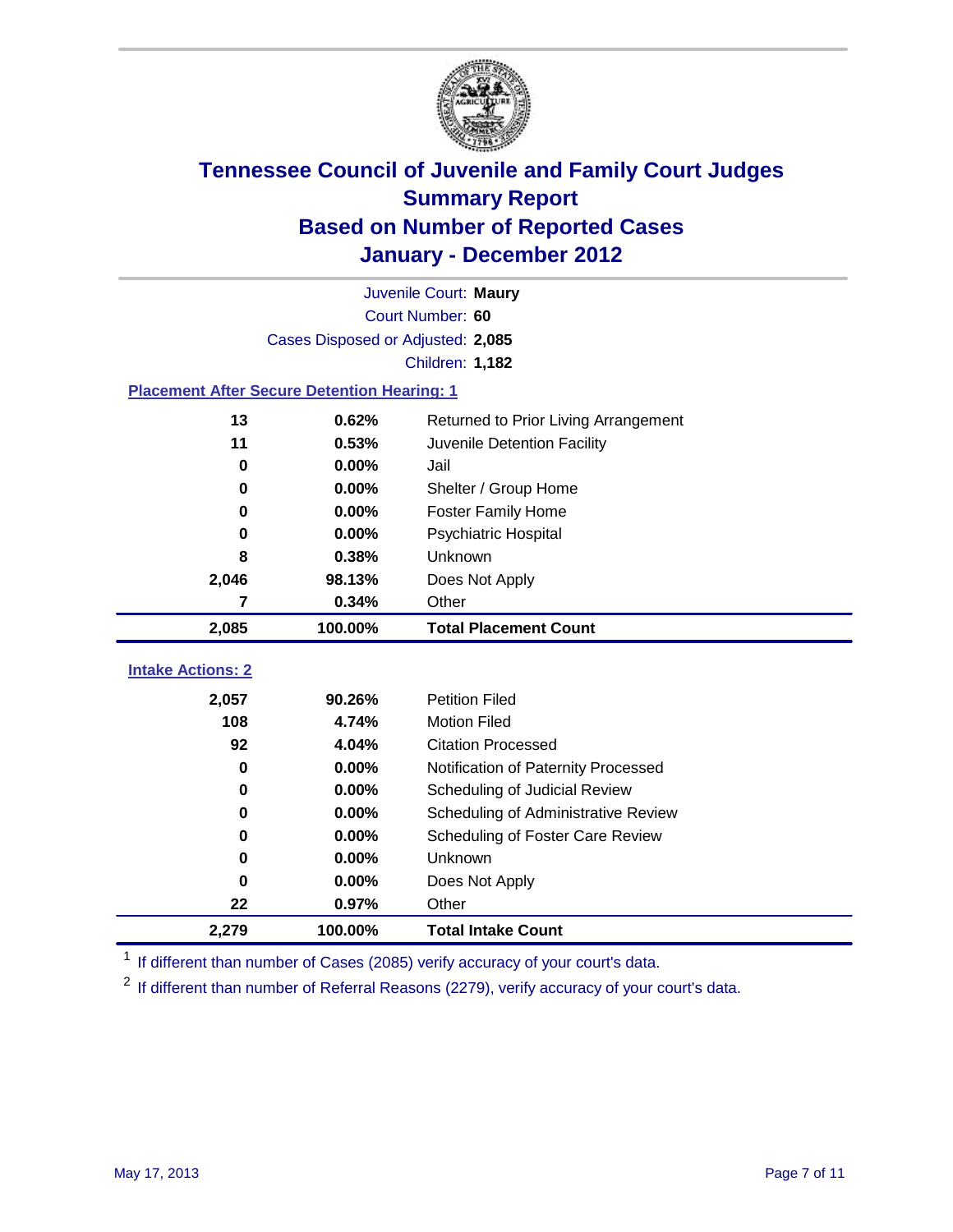

Court Number: **60** Juvenile Court: **Maury** Cases Disposed or Adjusted: **2,085** Children: **1,182**

### **Last Grade Completed by Child: 1**

| $\bf{0}$                                | 0.00%   | Too Young for School         |  |
|-----------------------------------------|---------|------------------------------|--|
| $\mathbf 0$                             | 0.00%   | Preschool                    |  |
| 12                                      | 1.02%   | Kindergarten                 |  |
| 6                                       | 0.51%   | 1st Grade                    |  |
| $\overline{7}$                          | 0.59%   | 2nd Grade                    |  |
| 13                                      | 1.10%   | 3rd Grade                    |  |
| 21                                      | 1.78%   | 4th Grade                    |  |
| 35                                      | 2.96%   | 5th Grade                    |  |
| 55                                      | 4.65%   | 6th Grade                    |  |
| 55                                      | 4.65%   | 7th Grade                    |  |
| 89                                      | 7.53%   | 8th Grade                    |  |
| 144                                     | 12.18%  | 9th Grade                    |  |
| 168                                     | 14.21%  | 10th Grade                   |  |
| 121                                     | 10.24%  | 11th Grade                   |  |
| 1                                       | 0.08%   | 12th Grade                   |  |
| 0                                       | 0.00%   | Non-Graded Special Ed        |  |
| 4                                       | 0.34%   | <b>GED</b>                   |  |
| 14                                      | 1.18%   | Graduated                    |  |
| 144                                     | 12.18%  | <b>Never Attended School</b> |  |
| 291                                     | 24.62%  | Unknown                      |  |
| $\mathbf{2}$                            | 0.17%   | Other                        |  |
| 1,182                                   | 100.00% | <b>Total Child Count</b>     |  |
| <b>Enrolled in Special Education: 1</b> |         |                              |  |

| 1,182                                     | 100.00% | <b>Total Child Count</b> |  |  |
|-------------------------------------------|---------|--------------------------|--|--|
| 321                                       | 27.16%  | <b>Unknown</b>           |  |  |
| 788                                       | 66.67%  | No                       |  |  |
| 73                                        | 6.18%   | Yes                      |  |  |
| <u>Einvilled in Opcolar Eugeneinen. I</u> |         |                          |  |  |

One child could be counted in multiple categories, verify accuracy of your court's data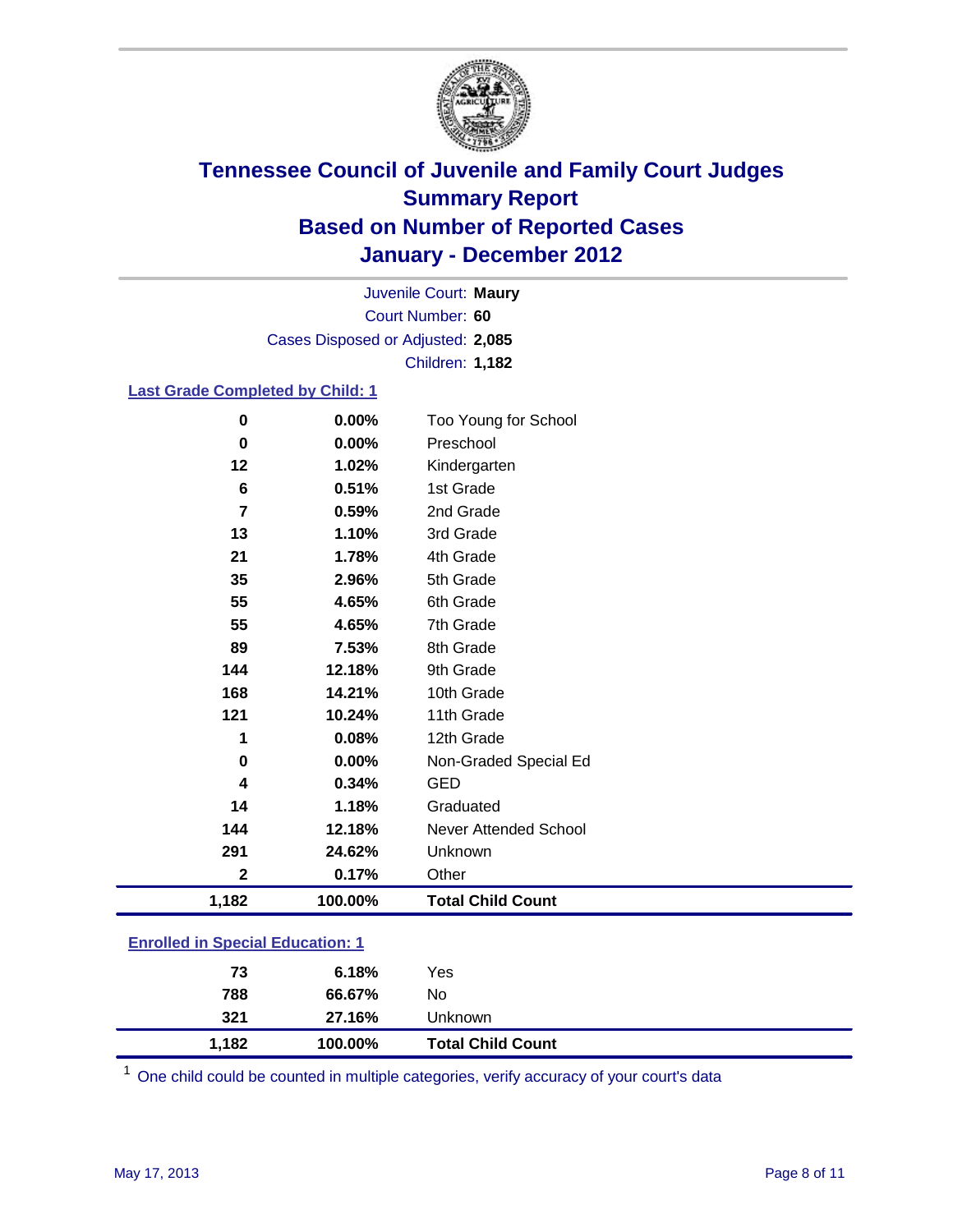

|                              | Juvenile Court: Maury             |                           |  |  |  |
|------------------------------|-----------------------------------|---------------------------|--|--|--|
|                              | Court Number: 60                  |                           |  |  |  |
|                              | Cases Disposed or Adjusted: 2,085 |                           |  |  |  |
|                              | <b>Children: 1,182</b>            |                           |  |  |  |
| <b>Action Executed By: 1</b> |                                   |                           |  |  |  |
| 2,224                        | 97.59%                            | Judge                     |  |  |  |
| 7                            | 0.31%                             | Magistrate                |  |  |  |
| 10                           | 0.44%                             | <b>YSO</b>                |  |  |  |
| 38                           | 1.67%                             | Other                     |  |  |  |
| 0                            | 0.00%                             | Unknown                   |  |  |  |
| 2,279                        | 100.00%                           | <b>Total Action Count</b> |  |  |  |

### **Formal / Informal Actions: 1**

| 178   | 7.81%    | Dismissed                                        |
|-------|----------|--------------------------------------------------|
| 140   | 6.14%    | Retired / Nolle Prosequi                         |
| 456   | 20.01%   | <b>Complaint Substantiated Delinquent</b>        |
| 503   | 22.07%   | <b>Complaint Substantiated Status Offender</b>   |
| 104   | 4.56%    | <b>Complaint Substantiated Dependent/Neglect</b> |
| 0     | $0.00\%$ | <b>Complaint Substantiated Abused</b>            |
| 0     | $0.00\%$ | <b>Complaint Substantiated Mentally III</b>      |
| 60    | 2.63%    | Informal Adjustment                              |
| 9     | 0.39%    | <b>Pretrial Diversion</b>                        |
| 0     | $0.00\%$ | <b>Transfer to Adult Court Hearing</b>           |
| 0     | $0.00\%$ | Charges Cleared by Transfer to Adult Court       |
| 373   | 16.37%   | <b>Special Proceeding</b>                        |
| 1     | 0.04%    | <b>Review Concluded</b>                          |
| 75    | 3.29%    | Case Held Open                                   |
| 380   | 16.67%   | Other                                            |
| 0     | $0.00\%$ | Unknown                                          |
| 2,279 | 100.00%  | <b>Total Action Count</b>                        |

<sup>1</sup> If different than number of Referral Reasons (2279), verify accuracy of your court's data.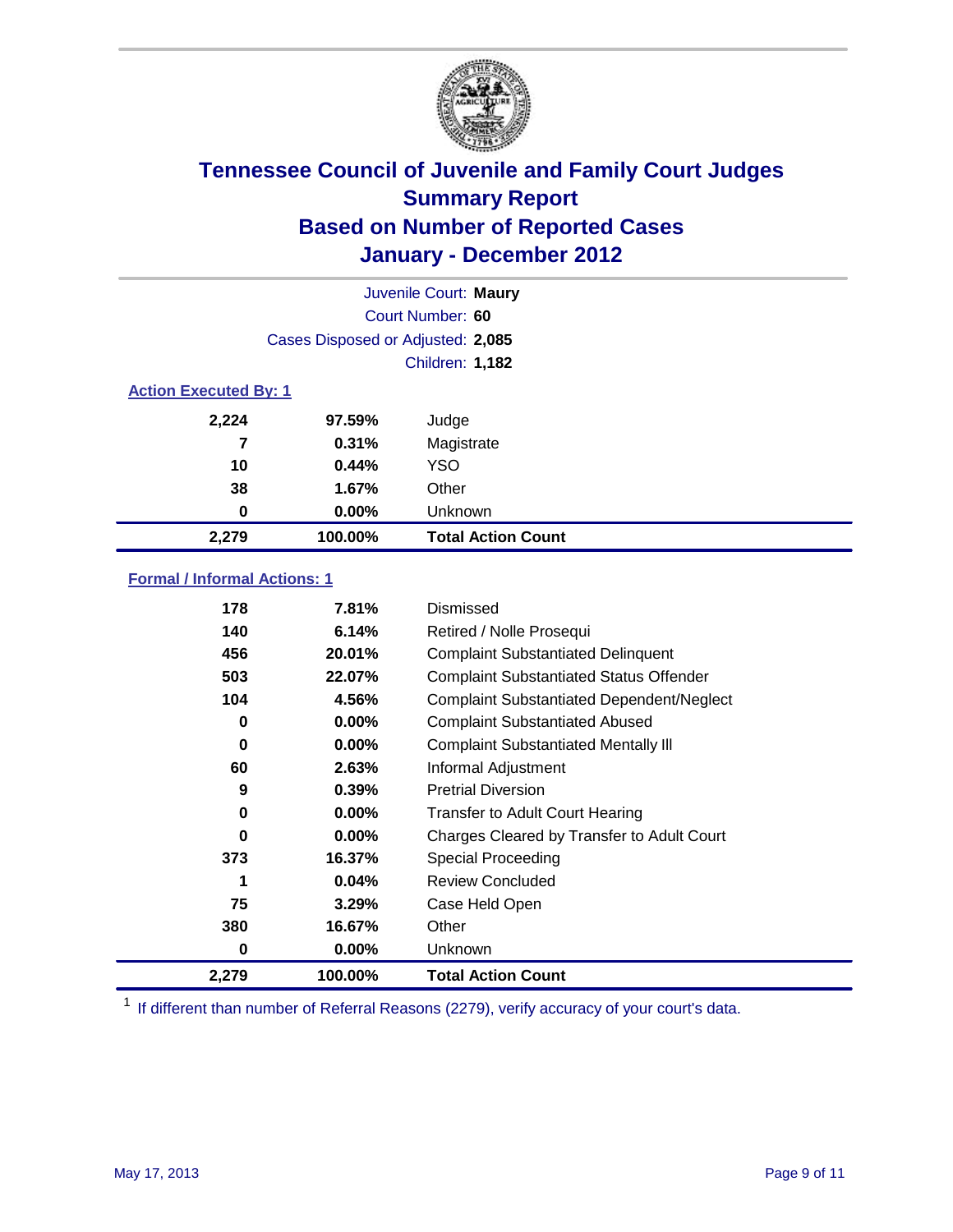

|                       |                                   | Juvenile Court: Maury                                 |
|-----------------------|-----------------------------------|-------------------------------------------------------|
|                       |                                   | Court Number: 60                                      |
|                       | Cases Disposed or Adjusted: 2,085 |                                                       |
|                       |                                   | <b>Children: 1,182</b>                                |
| <b>Case Outcomes:</b> |                                   | There can be multiple outcomes for one child or case. |
| 229                   | 6.40%                             | <b>Case Dismissed</b>                                 |
| 292                   | 8.17%                             | Case Retired or Nolle Prosequi                        |
| 0                     | 0.00%                             | Warned / Counseled                                    |
| 257                   | 7.19%                             | <b>Held Open For Review</b>                           |
| 50                    | 1.40%                             | Supervision / Probation to Juvenile Court             |
| 1                     | 0.03%                             | <b>Probation to Parents</b>                           |
| 95                    | 2.66%                             | Referral to Another Entity for Supervision / Service  |
| 47                    | 1.31%                             | Referred for Mental Health Counseling                 |
| 29                    | 0.81%                             | Referred for Alcohol and Drug Counseling              |
| 0                     | 0.00%                             | Referred to Alternative School                        |
| 0                     | 0.00%                             | Referred to Private Child Agency                      |
| 40                    | 1.12%                             | Referred to Defensive Driving School                  |
| 39                    | 1.09%                             | Referred to Alcohol Safety School                     |
| 0                     | 0.00%                             | Referred to Juvenile Court Education-Based Program    |
| 5                     | 0.14%                             | Driver's License Held Informally                      |
| 0                     | 0.00%                             | <b>Voluntary Placement with DMHMR</b>                 |
| 0                     | 0.00%                             | <b>Private Mental Health Placement</b>                |
| 0                     | 0.00%                             | <b>Private MR Placement</b>                           |
| 1                     | 0.03%                             | Placement with City/County Agency/Facility            |
| 0                     | 0.00%                             | Placement with Relative / Other Individual            |
| 92                    | 2.57%                             | Fine                                                  |
| 348                   | 9.73%                             | <b>Public Service</b>                                 |
| 48                    | 1.34%                             | Restitution                                           |
| 0                     | 0.00%                             | <b>Runaway Returned</b>                               |
| 69                    | 1.93%                             | No Contact Order                                      |
| 0                     | 0.00%                             | Injunction Other than No Contact Order                |
| 58                    | 1.62%                             | <b>House Arrest</b>                                   |
| 19                    | 0.53%                             | <b>Court Defined Curfew</b>                           |
| 0                     | 0.00%                             | Dismissed from Informal Adjustment                    |
| 0                     | 0.00%                             | <b>Dismissed from Pretrial Diversion</b>              |
| 0                     | 0.00%                             | Released from Probation                               |
| 0                     | 0.00%                             | <b>Transferred to Adult Court</b>                     |
| 0                     | 0.00%                             | <b>DMHMR Involuntary Commitment</b>                   |